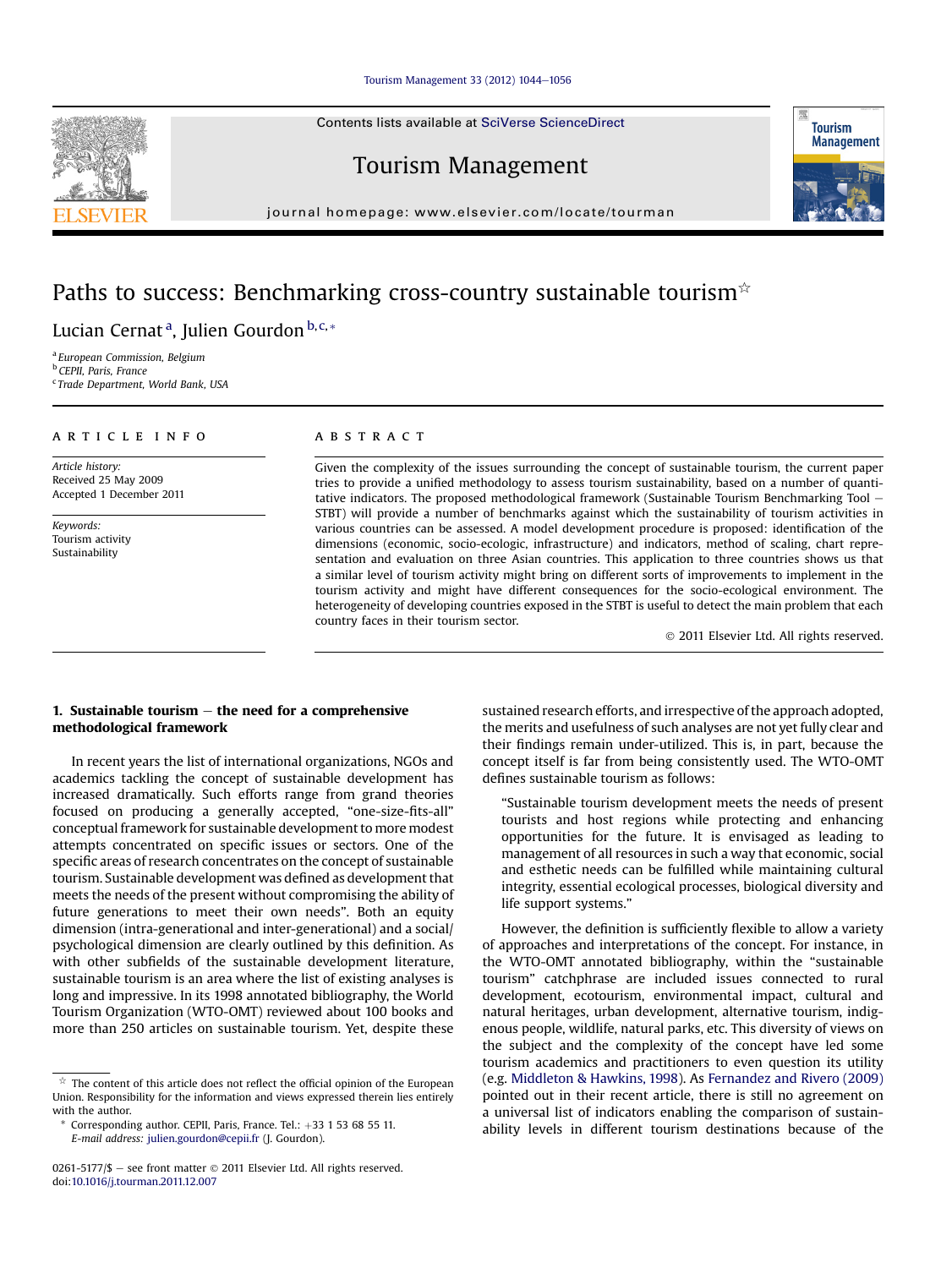multivariate character of sustainability, together with the difficulty in aggregating the considerable amounts of information required.

Given the complexity of the issues surrounding the concept of sustainable tourism, this paper will provide a unified methodology to assess tourism sustainability, based on a number of quantitative indicators. Its aim is to resolve the lack of aggregate information on tourism sustainability and to be of aid in evaluating management at tourism destinations and comparing the sustainability measures taken by those destinations. The proposed methodological framework will provide a number of benchmarks against which the sustainability of tourism activities in various countries can be assessed. The STBT methodology developed in this paper relies on quantitative indicators that are policy-relevant and, as such, it is hoped that it will become a useful tool for decision-makers, researchers and businesses involved in tourism activities in developing countries.

The remainder of the paper is organized as follows: section two briefly reviews some of the literature on indicators for sustainable tourism. The third section makes a succinct case for a sustainable tourism benchmarking tool, while the fourth section describes the methodology used to construct the STBT. The fifth section exemplifies its usefulness using three case studies. The concluding section summarizes the main findings obtained based on the use of STBT and provides some policy recommendations.

#### 2. Sustainable tourism indicators

#### 2.1. What do we have so far?

Most studies assessing tourism activities often deal with one aspect of tourism. For instance, the economic impact of tourism activities is usually estimated on the basis of data on number of arrivals, receipt per tourist, average length of stay and other economic indicators. In order to correctly estimate tourism activity and the impact of tourism on national economies, some studies have developed tourism account methodologies (e.g. [Frechtling,](#page--1-0) [1999; Frechtling & Horvath, 1999](#page--1-0)). Other studies have focused on the use of tourism resources (natural, cultural, etc.). However, a growing literature deals with the sustainability assessment, trying to develop indicators and provide methodologies for sustainable tourism, such as [Miller \(2001\).](#page--1-0) Unlike many studies that cover only the physical and human environment, [Miller \(2001\)](#page--1-0) presents several indicators covering all aspects of sustainability: environmental issues (physical and human), employment, financial leakages and aspects pertaining to the customer (satisfaction levels, etc.). In recent years there has indeed been significant progress in the definition of indicators for the sustainable management of firms and tourism destinations [\(Dwyer, Forsyth, & Rao, 2000; Dwyer,](#page--1-0) [Forsyth, & Spurr, 2004;](#page--1-0) or [Liu, 2003\)](#page--1-0). However the application to real cases is only partial, being and restricted to specific cases.

Another notable attempt to create a comprehensive methodology to assess sustainable tourism is found in [Ko \(2005\)](#page--1-0). After a review of the existing literature, he argues that "methods of systemic sustainability assessment are not currently used in tourism" ([Ko, 2005\)](#page--1-0). He finds that most studies on sustainable tourism development are descriptive, based on qualitative data and subjective in their conclusions, thus lacking a rigorous methodology to assess these issues. After identifying this gap in the literature, he develops a conceptual framework for tourism sustainability assessment based on eight dimensions: political, economic, socio-cultural, production-related aspects, environmental impact, ecosystem quality, biodiversity and environmental policies. Each dimension is assessed on the basis of several quantitative and qualitative indicators which are scaled and clustered to assess the sustainability of a tourist destination.

The current analysis follows the same objective as [Fernandez and](#page--1-0) [Rivero \(2009\)](#page--1-0) and [Ko \(2005\)](#page--1-0), notably to develop a methodology to assess tourism sustainability with quantitative indicators. However, the current paper departs in a number of respects from the methodology outlined in [Ko \(2005\).](#page--1-0) Firstly, [Ko \(2005\)](#page--1-0) argues that the issues and concerns related to sustainable tourism vary from one tourism destination to another. Hence, he suggests that dimensions, indicators and data gathering methods could also thus vary, in order to adapt the methodology to the specific conditions of each tourist destination. While this methodology has its merits, it limits the ability to compare results across tourist destinations. To address this gap, our methodology is intended to create sustainable tourism benchmarks based on a generally applicable and consistent methodology that allows comparability of results across tourist destinations. Secondly, [Ko \(2005\)](#page--1-0) works with hypothetical data to give an illustration of his methodology. Recently [Fernandez and Rivero](#page--1-0) [\(2009\)](#page--1-0) have conducted a similar exercise but using real data for several indicators on tourism sustainability in Spain. We agree with their assessment and we use similar methodologies (i.e. factor analysis) to assign weights. The authors emphasize the use of this approach and test it with data from Spanish regions. We trust them and take comfort they did it. Our value added is that we do this approach on a wide range of countries and a much broader set of indicators (they only have 14). In the current paper, the STBT is tested using real data for 75 countries and we also conduct a more detailed analysis for three case studies. This allows us to show the usefulness of such an approach in identifying policy-relevant indicators and making policy recommendations to increase the sustainability of the tourism sector in developing countries. Thirdly, unlike previous studies, our methodology covers a wide range of tourism-related dimensions: economic sustainability (tourism assets, tourism activity, linkages and leakage effects), the role of overall infrastructure and environmental and social sustainability.

Our methodology also has several limitations. The STBT does not account for quality considerations, nor does it at this stage include any qualitative data (perception surveys, questionnaires, etc.). Also, another specificity of our approach is that economic sustainability is broken down into several dimensions whereas the environmental and social aspects are bundled together in socio-ecological sustainability. However, the fact that each detailed indicator has its own score allows the STBT users to combine or separate the various sustainability dimensions in different ways.

#### 2.2. Why do we need a methodology?

The main reason for a comprehensive methodology aimed at improving the prospects for sustainable tourism in developing countries stems from the growing importance of tourism activity in developing countries. Tourism has already emerged as one of the world's most important socio-economic sectors, and has been steadily expanding at an average rate of about  $4-5$  per cent annually during the latter half of the 20th century. In spite of occasional shocks, international tourist arrivals have shown virtually uninterrupted growth: from 25 million in 1950, to 277 million in 1980, to 435 million in 1990, to 675 million in 2000, and to 940 million in 2010 ([WTO, 2011\)](#page--1-0). The combination of domestic and international tourism is now acknowledged as comprising the world's "largest industry". In 2010, tourism globally generated an estimated US\$3.4 trillion in gross output, contributing 5 per cent of the world's gross domestic product (GDP). For advanced, diversified economies, the contribution of tourism to GDP ranges from approximately 2% for countries where tourism is a comparatively small sector, to over 10% for countries where tourism is an important pillar of the economy. The contribution that tourism makes to employment tends to be